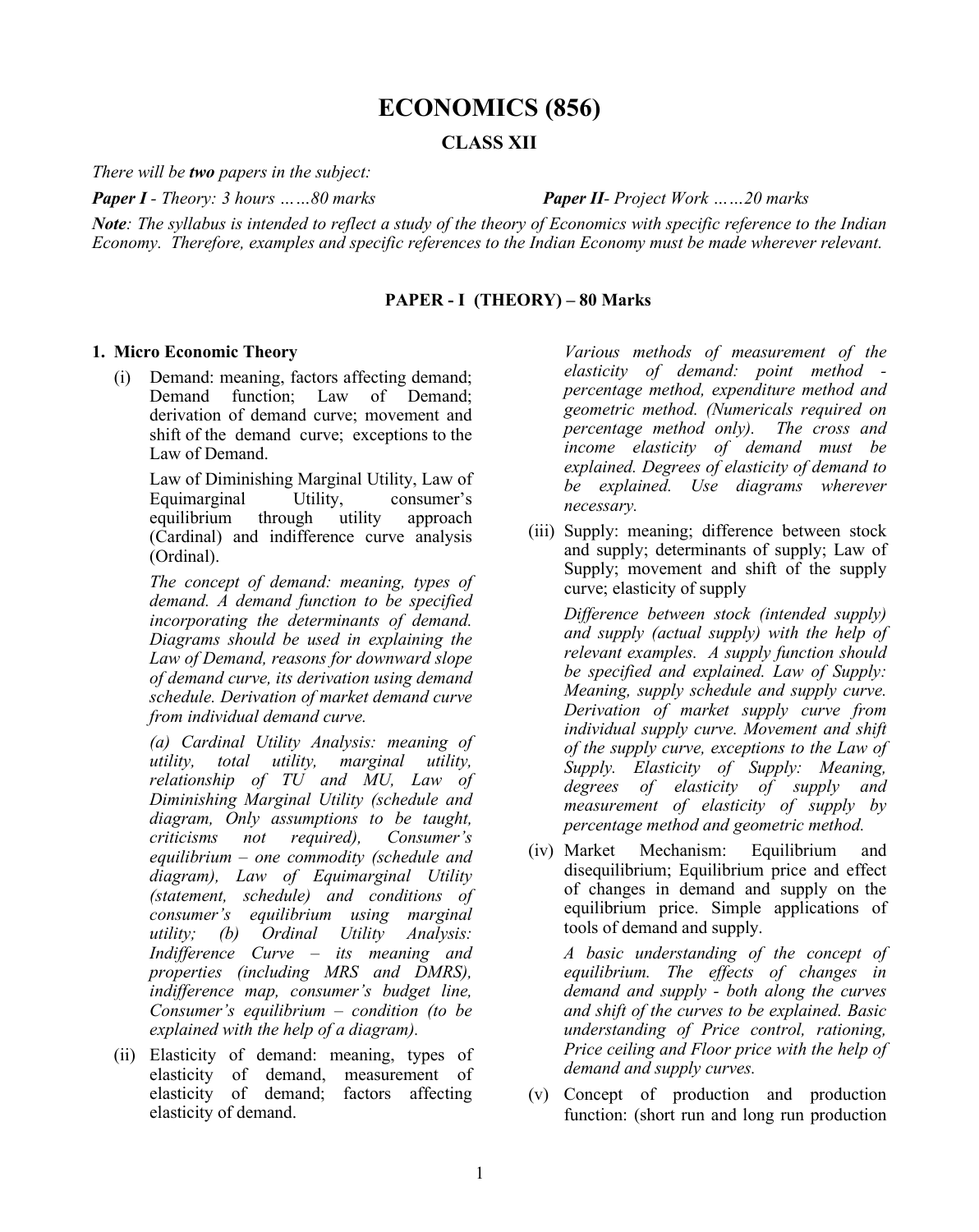function), returns to a factor, returns to scale (meaning only) total, average and marginal physical products; Law of Variable Proportions and its three stages.

*A production function (concept only). Law of Variable Proportions: statement, assumptions, schedule (for the purpose of understanding and not for testing), diagram and explanation to the three stages.* 

(vi) Cost and revenue: Basic concepts of cost; fixed cost, variable cost, total cost, marginal cost and average cost – their relationships; opportunity cost; short run and long run cost curves. Revenue: meaning; average revenue, marginal revenue and total revenue and their relationships under perfect competition and imperfect competition, Producer's equilibrium.

*Basic concepts – private cost, economic cost, social cost, money cost, real cost, explicit cost, implicit cost.* 

*Cost concepts – Fixed cost, variable cost, total cost, marginal cost, average cost with schedule and diagram; relationship between average cost, marginal cost, total cost (only concepts of long run and short run cost curves, derivations not required). Opportunity cost – meaning only. Difference between accounting cost and opportunity cost.* 

*Revenue – Average revenue, marginal revenue, total revenue – concepts and relationships under perfect competition and imperfect competition. Producer's equilibrium (Profit maximization goal) – meaning; conditions: (a) TR and TC approach along with diagram (b) MR and MC approach along with diagram.*

(vii) Main market forms: perfect competition, monopolistic competition, oligopoly, monopoly, monopsony; characteristics of the various market forms; equilibrium of a firm in perfect competition under short run and long run.

*Features of perfect competition, monopolistic competition, oligopoly, monopoly and monopsony (meaning only). Equilibrium of a firm in perfect competition under short run (explanation and diagram, shut down point and break-even point) and long run (diagram not required).* 

## **2. Theory of Income and Employment**

Basic concepts and determination of Income and Employment

*The concept of demand (exante) and effective (expost) demand. Aggregate demand and its components, propensity to consume and propensity to save (average and marginal), equilibrium output (aggregate demand and aggregate supply approach; and saving and investment approach); investment multiplier (its meaning and mechanism with the help of a diagram). Simple numerical based on the above. Meaning of full employment. Problems of excess demand and deficient demand; measures to correct them.*

## **3. Money and Banking**

(i) Money: meaning, functions of money, supply of money.

 *Meaning, kinds of money, functions of money (primary, secondary and contingent) to be explained; supply of money (only meaning of M0, M1, M2, M3 & M4). Inflation: meaning, demand pull and cost push (diagrams not required)*

(ii) Banks: functions of commercial bank; high powered money, credit creation by commercial banks; Central Bank: functions.

*Basic understanding of the functions of commercial banks, credit creation process with limitation. The regulatory role of the Central Bank, its functions and the way it controls the flow of credit needs to be explained. A brief mention may be made of quantitative CRR, SLR, Bank Rate policy (repo rate and reverse repo rate) and Open Market Operations) and qualitative methods.*

## **4. Balance of Payment and Exchange Rate**

Balance of Payment – meaning, components; foreign exchange – meaning, determination of exchange rate (Flexible).

*Balance of Payment - Meaning and components; Causes of disequilibrium and how the disequilibrium can be corrected; Foreign Exchange Rate – meaning, meaning of fixed and flexible exchange rate, determination of exchange rate in a free market. Concepts of depreciation, appreciation, devaluation and revaluation (meaning only).*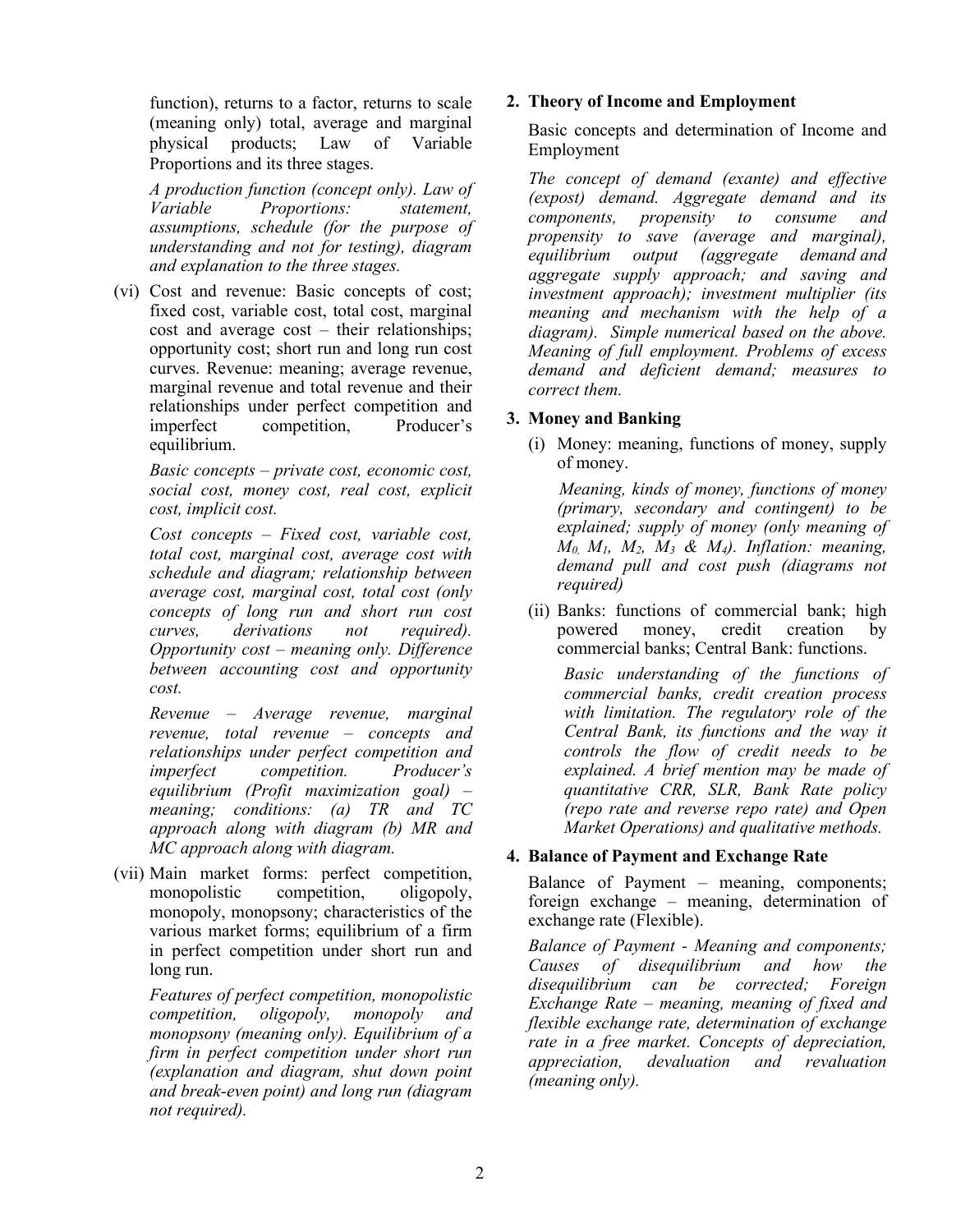#### **5.****Public Finance**

(i) Fiscal Policy: meaning and instruments of fiscal policy.

*Meaning and instruments of fiscal policy – Public Revenue: Meaning, taxes (Meaning and types), difference between direct and indirect taxes; Public Expenditure: Meaning and importance; Public Debt: Meaning and redemption; Deficit Financing: meaning.* 

(ii) Government Budget: meaning, types and components.

*Meaning and types of Government budget – union, state; components – revenue and capital. Concept of deficit budget: revenue deficit, fiscal deficit, primary deficit – their meaning and implications.*

## **6. National Income**

(i) Circular flow of Income.

*A simple model explaining the circular flow of income with two, three and four sector models with leakages and injections.*

(ii) Concepts and definition of NY, GNP, GDP, NNP, private income, personal income, personal disposable income, National Disposable Income and per capita income; relationship between the income concepts.

*A brief understanding of the mentioned national income aggregates is needed. The concepts of GNP and NNP should be explained both at factor cost and market prices, real GDP and nominal GDP, National Disposable Income (Gross and Net), GDP and Welfare, GDP as an indicator of Economic welfare.*

(iii)Methods of measuring National Income: product or value-added method; income method and expenditure method with simple numericals based on them.

*Simple numericals based on all the methods to be covered for better understanding of the concept. Precautions and difficulties of measuring National Income for each method.* 

### **PAPER II – PROJECT WORK – 20 Marks**

Candidates will be expected to have completed **two** projects from any topic covered in Theory.

# **The project work will be assessed by the teacher and a Visiting Examiner appointed locally and approved by the Council.**

Mark allocation for **each** Project [10 marks]:

| Overall format                 | 1 mark  |
|--------------------------------|---------|
| Content                        | 4 marks |
| Findings                       | 2 marks |
| Viva-voce based on the Project | 3 marks |

#### **A list of suggested Projects is given below:**

- 1. Study a Public Sector Enterprise with reference to its relevance to the Indian Economy and its future prospects. Analyse the trend of its growth for the last ten years.
- 2. Conduct a Socio-Economic survey of a locality (minimum sample size should be 30 households) with reference to:
	- (a) Demographic features.
	- (b) Consumption Pattern Expenditure on necessities, comforts and luxuries.
	- (c) Occupational structure.
- 3. Compare the contribution made by different sectors of the economy towards GDP growth during the planning period.
- 4. Prepare a report on the competition in the Aviation Sector in India with reference to:
	- (a) Performance of the Public Sector and Private Sector.
	- (b) Operational strategies adopted by budget/low cost carriers.
- 5. Make a comparative analysis of lending performance of five Commercial Banks in the past six years with reference to the changing CRR and SLR.
- 6. Many thinkers believe that we are rapidly depleting our natural resources. Assume that there are only two inputs (labour and natural resources) producing two goods (wheat and gasoline) with no improvement in technology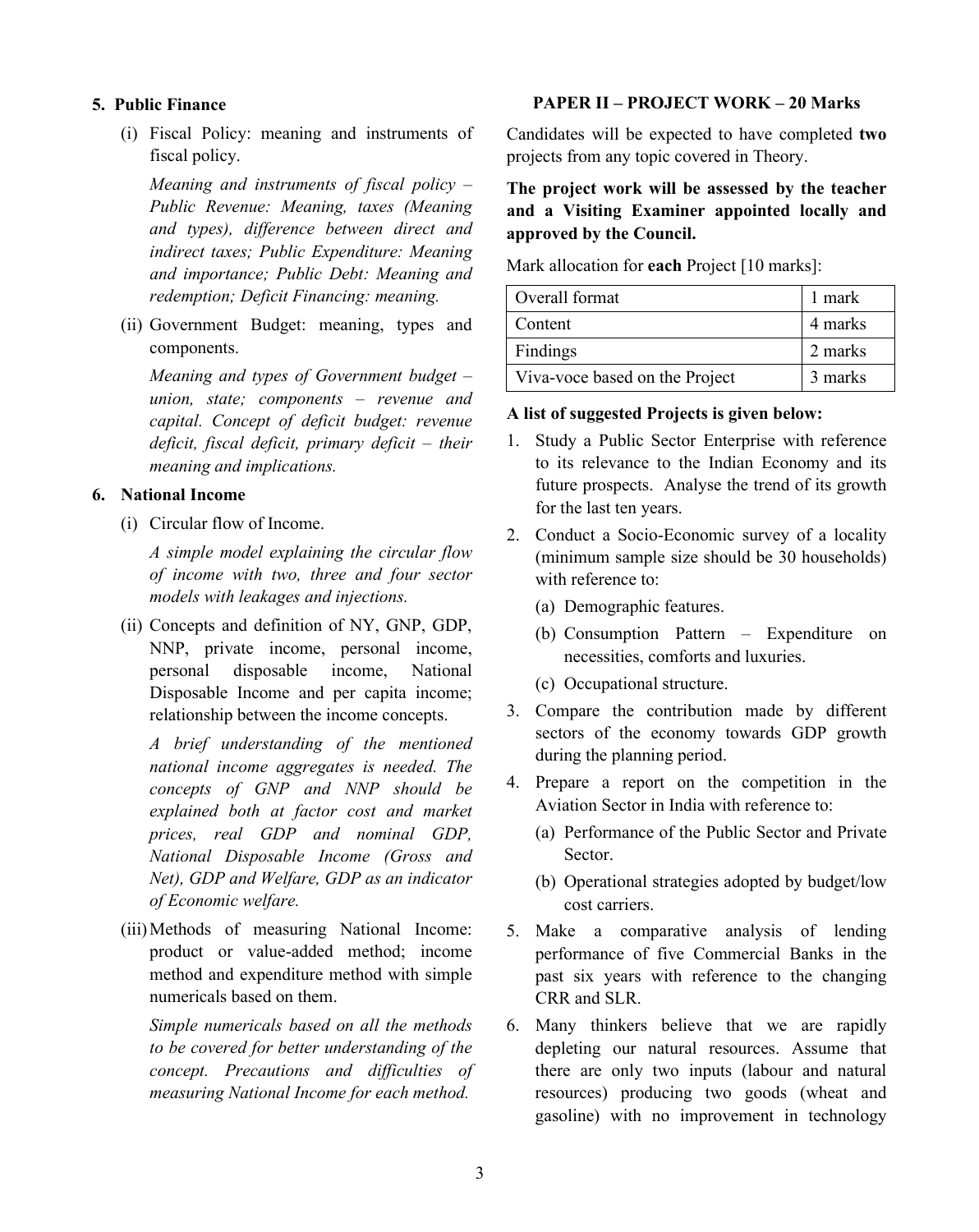over time. Show what would happen to the Production Possibility Curve over time as natural resources are exhausted. How would invention and technological improvement modify your answer? On the basis of this example, explain why it is said "economic growth is a race between depletion and invention."

- 7. Make a comparative study of the allocation of financial resources of the Central Government Budget on Agriculture, Defence, Industry and Education in the last ten years. Prepare a report on your observations.
- 8. Prepare a trend Analysis of Growth and Productivity of any *one* industry such as: Textile / Automobiles / Electronic and Tele-communication, etc. in India for the past ten years.

**NOTE:** No question paper for Project Work will be set by the Council.